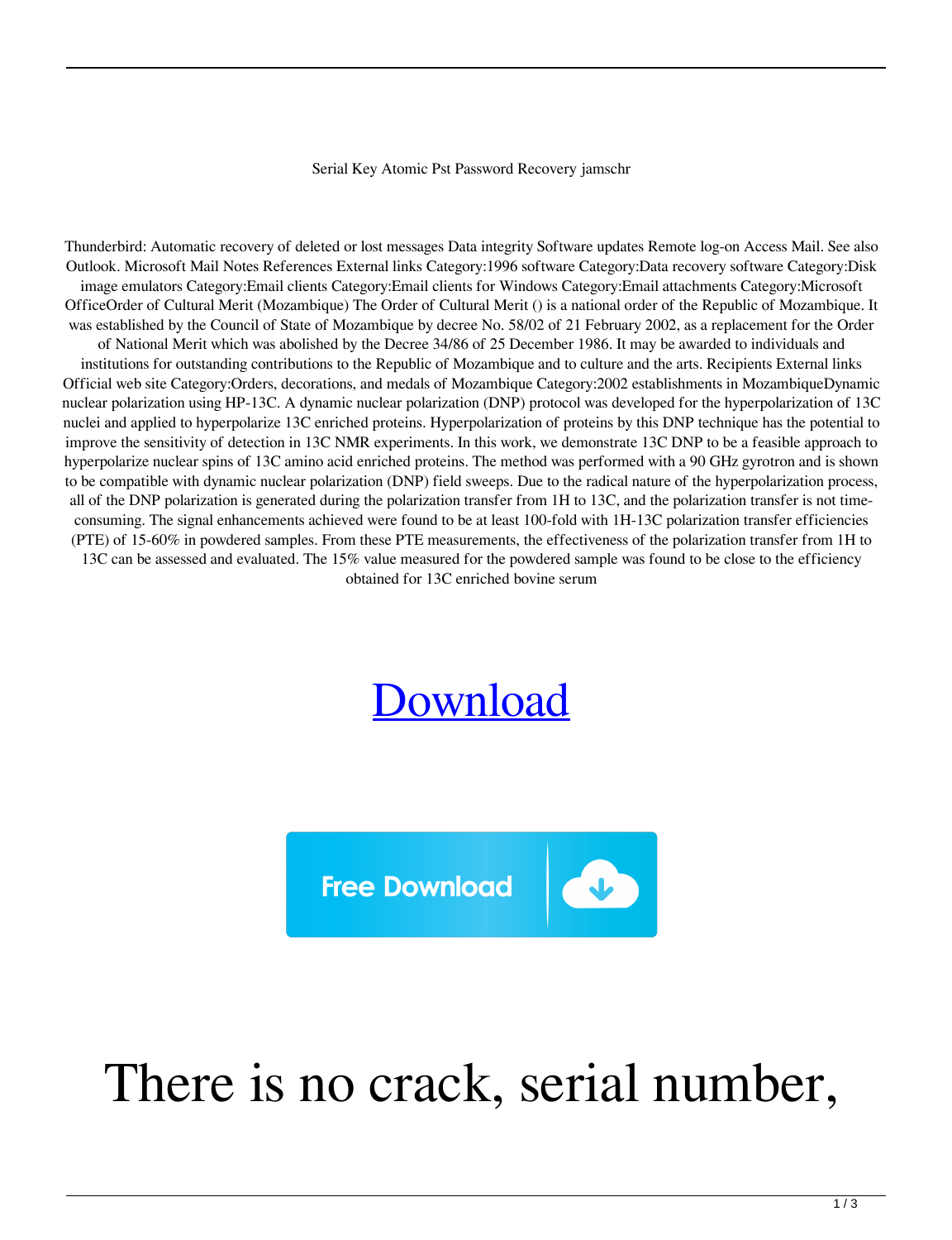hack or activation key for Atomic PST Password Recovery here. There are also no keygens in our collection, because ... because we don $\hat{\mathbf{a}} \in \text{TM}$  have them in principle. On the one hand, in this book (and indeed on the Internet) there is a lot of information on cracking mailboxes, but our task is not to learn how to crack passwords. This activity is akin to shooting a gun in a shooting range - it's not so difficult to master such professions as a hunter, shooter, sniper, finally.